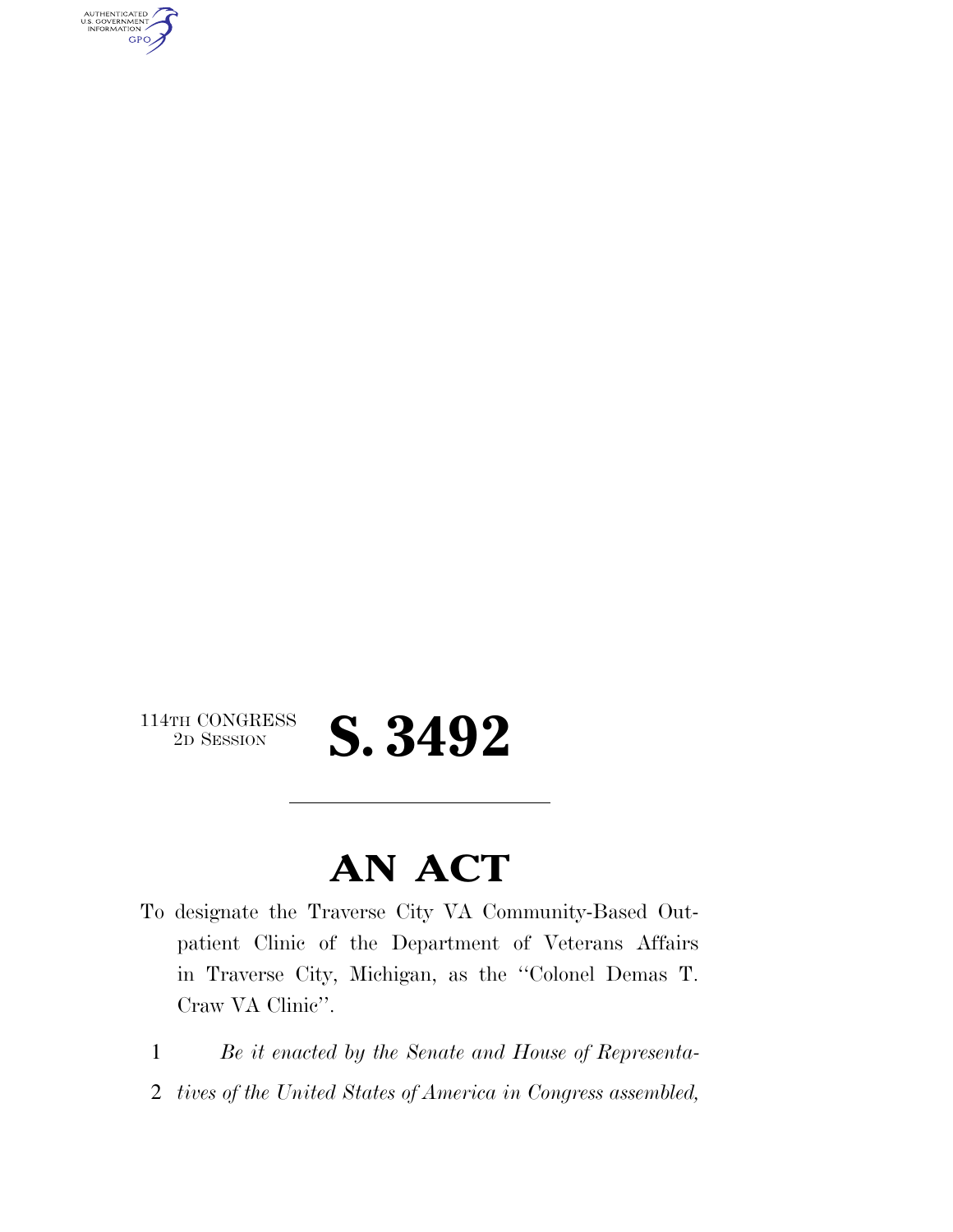| $\mathbf{1}$   | SECTION 1. DESIGNATION OF COLONEL DEMAS T. CRAW VA  |
|----------------|-----------------------------------------------------|
| $\overline{2}$ | CLINIC IN TRAVERSE CITY, MICHIGAN.                  |
| 3              | (a) FINDINGS.—Congress finds the following:         |
| 4              | $(1)$ Demas T. Craw was born on April 9, 1900,      |
| 5              | in Long Lake Township, Michigan.                    |
| 6              | (2) While residing in Traverse City, Michigan,      |
| 7              | Demas T. Craw enlisted in the United States Army    |
| 8              | at Columbus Barracks, Ohio, on April 18, 1918, and  |
| 9              | trained with the 12th Cavalry at Camp Stanley,      |
| 10             | Texas.                                              |
| 11             | (3) Colonel Craw achieved the position of senior    |
| 12             | pilot and was awarded—                              |
| 13             | (A) the Medal of Honor for action in                |
| 14             | North Africa;                                       |
| 15             | (B) the World War I Victory Medal;                  |
| 16             | (C) the World War II Victory Medal;                 |
| 17             | (D) the European-African-Middle Eastern             |
| 18             | Campaign Medal;                                     |
| 19             | (E) the Mexican Service Medal;                      |
| 20             | (F) the American Defense Service Medal;             |
| 21             | (G) the Purple Heart;                               |
| 22             | (H) the Royal Order of George I; and                |
| 23             | (I) the Observer Badge.                             |
| 24             | (4) Colonel Craw's citation for the Medal of        |
| 25             | Honor said, "For conspicuous gallantry and intre-   |
| 26             | pidity in action above and beyond the call of duty. |
|                |                                                     |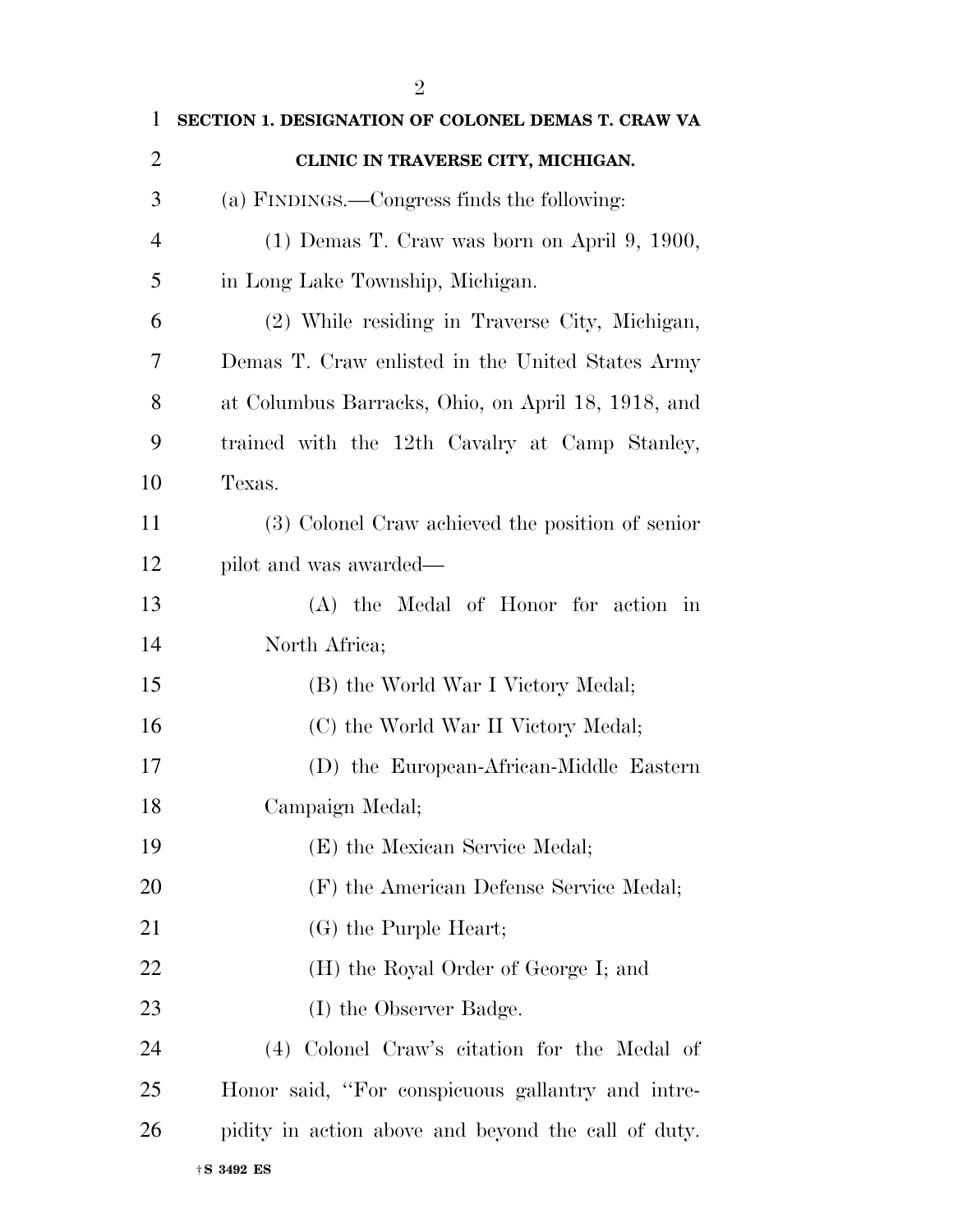On November 8, 1942, near Port Lyautey, French Morocco, Col. Craw volunteered to accompany the leading wave of assault boats to the shore and pass through the enemy lines to locate the French com- mander with a view to suspending hostilities. This request was first refused as being too dangerous but upon the officer's insistence that he was qualified to undertake and accomplish the mission he was al- lowed to go. Encountering heavy fire while in the landing boat and unable to dock in the river because of shell fire from shore batteries, Col. Craw, accom- panied by 1 officer and 1 soldier, succeeded in land- ing on the beach at Mehdia Plage under constant low-level strafing from 3 enemy planes. Riding in a bantam truck toward French headquarters, progress of the party was hindered by fire from our own naval guns. Nearing Port Lyautey, Col. Craw was instantly killed by a sustained burst of machinegun fire at pointblank range from a concealed position near the road.''.

 (5) Colonel Craw was killed in action on No- vember 8, 1942, while attempting to deliver a mes-sage to broker a cease fire with France.

 (b) DESIGNATION.—The Traverse City VA Commu-nity-Based Outpatient Clinic of the Department of Vet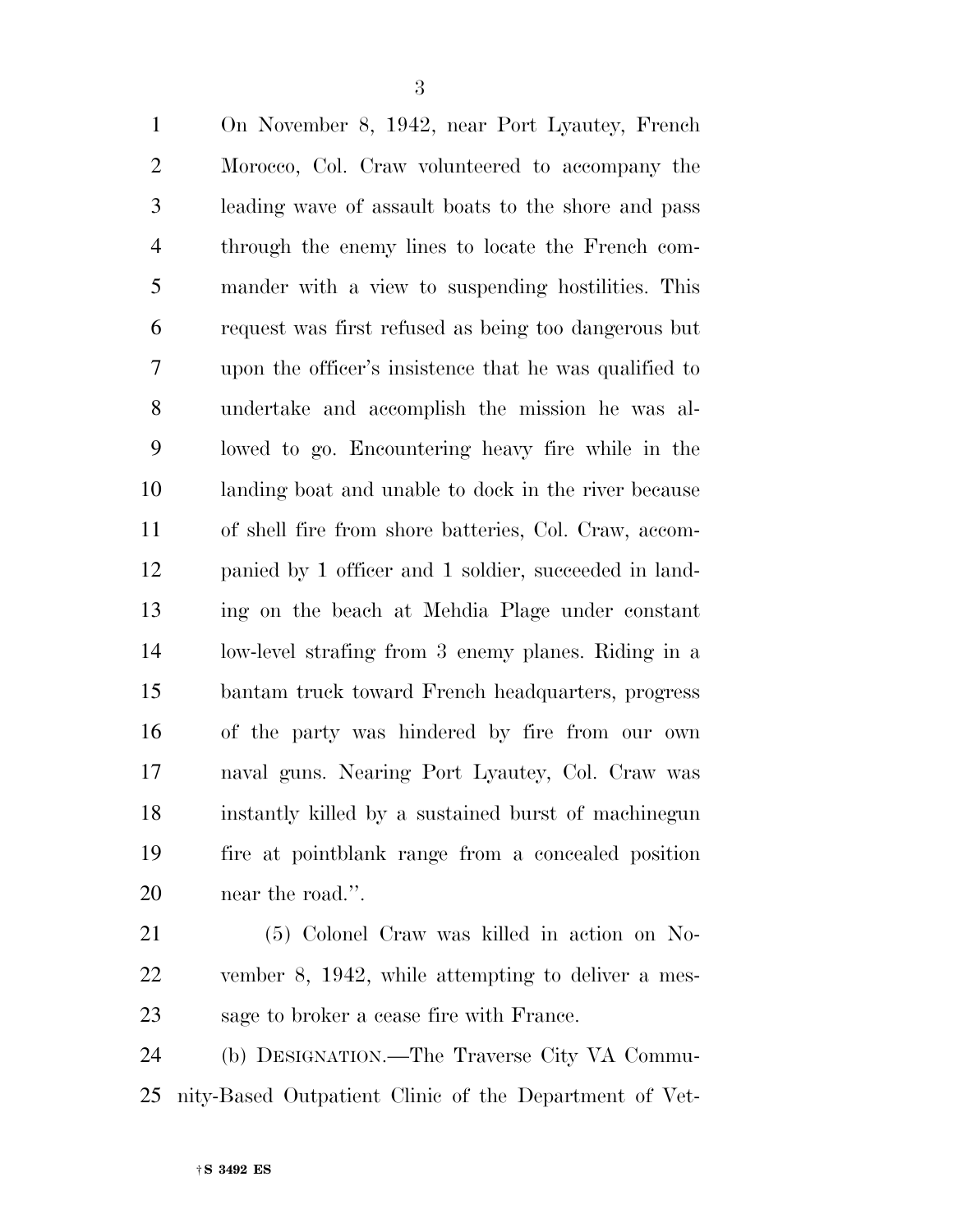erans Affairs in Traverse City, Michigan, shall after the date of the enactment of this Act be known and designated as the ''Colonel Demas T. Craw VA Clinic''.

 (c) REFERENCE.—Any reference in any law, regula- tion, map, document, paper, or other record of the United States to the community-based outpatient clinic referred to in subsection (b) shall be considered to be a reference to the Colonel Demas T. Craw VA Clinic.

> Passed the Senate December 1, 2016. Attest:

> > *Secretary.*